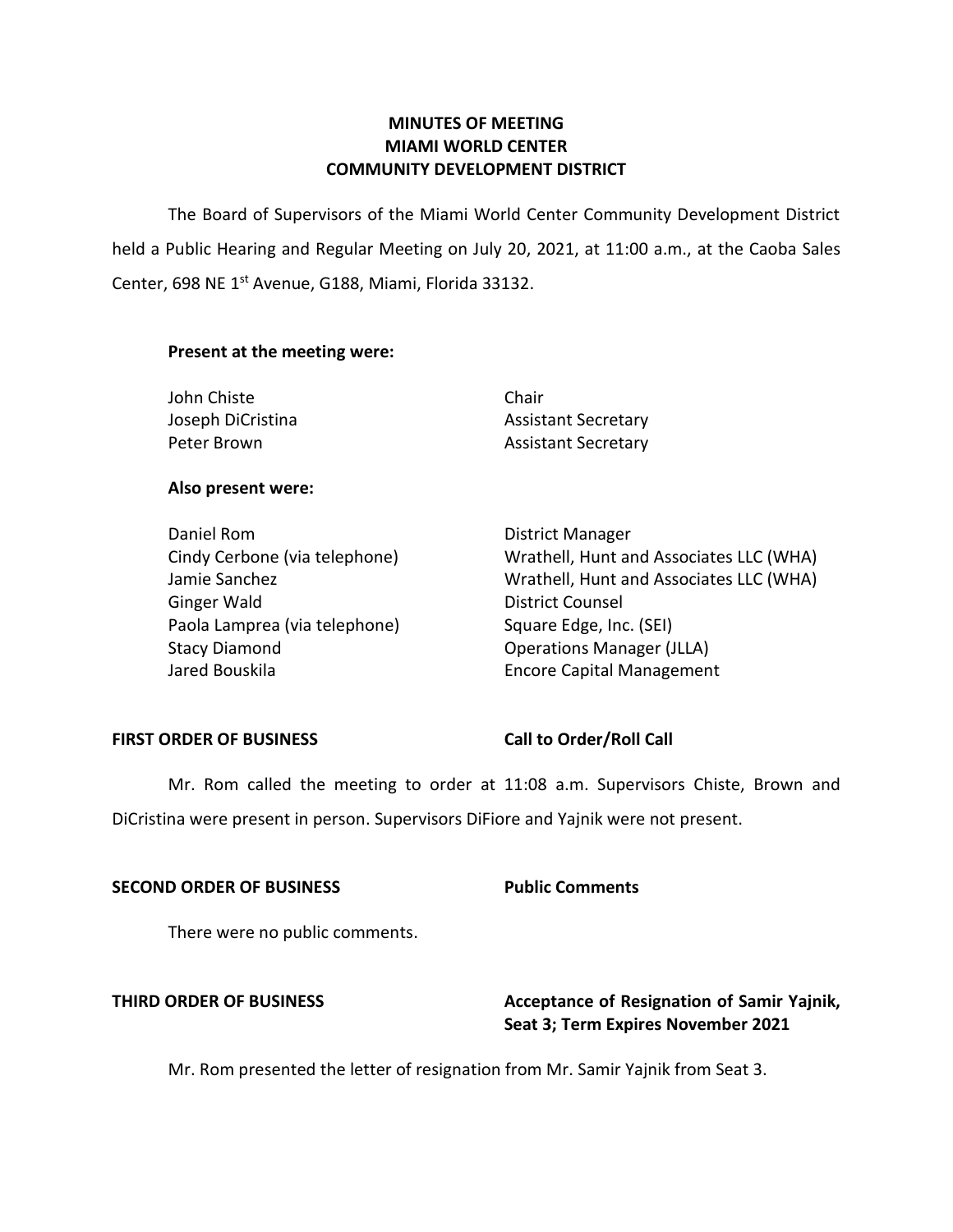**On MOTION by Mr. Chiste and seconded by Mr. Brown, with all in favor, the resignation of Mr. Samir Yajnik, dated June 21, 2021, was accepted.** 

**FOURTH ORDER OF BUSINESS Consider Appointment to Fill Unexpired Term of Seat 3** 

Mr. Chiste nominated Mr. Jared Bouskila to fill the unexpired term of Seat 3. No other nominations were made.

 **On MOTION by Mr. DiCristina and seconded by Mr. Chiste, with all in favor, the appointment of Mr. Jared Bouskila to fill the Unexpired Term of Seat 3, was approved.** 

### • **Administration of Oath of Office** *(the following will be provided in a separate package)*

Mr. Rom, a Notary of the State of Florida and duly authorized, administered the Oath of

Office to Mr. Bouskila. He provided the following documents.

- **A. Guide to Sunshine Amendment and Code of Ethics for Public Officers and Employees**
- **B. Membership, Obligations and Responsibilities**
- **C. Financial Disclosure Forms** 
	- **I. Form 1: Statement of Financial Interests**
	- **II. Form 1X: Amendment to Form 1, Statement of Financial Interests**
	- **III. Form 1F: Final Statement of Financial Interests**
- **D. Form 8B – Memorandum of Voting Conflict**

**FIFTH ORDER OF BUSINESS Consideration of Resolution 2021-03, Designating a Chair, a Vice Chair, a Secretary, Assistant Secretaries, a Treasurer and an Assistant Treasurer of the Miami World Center Community Development District, and Providing for an Effective Date** 

 Mr. Rom presented Resolution 2021-03. Mr. Chiste nominated the following slate of officers: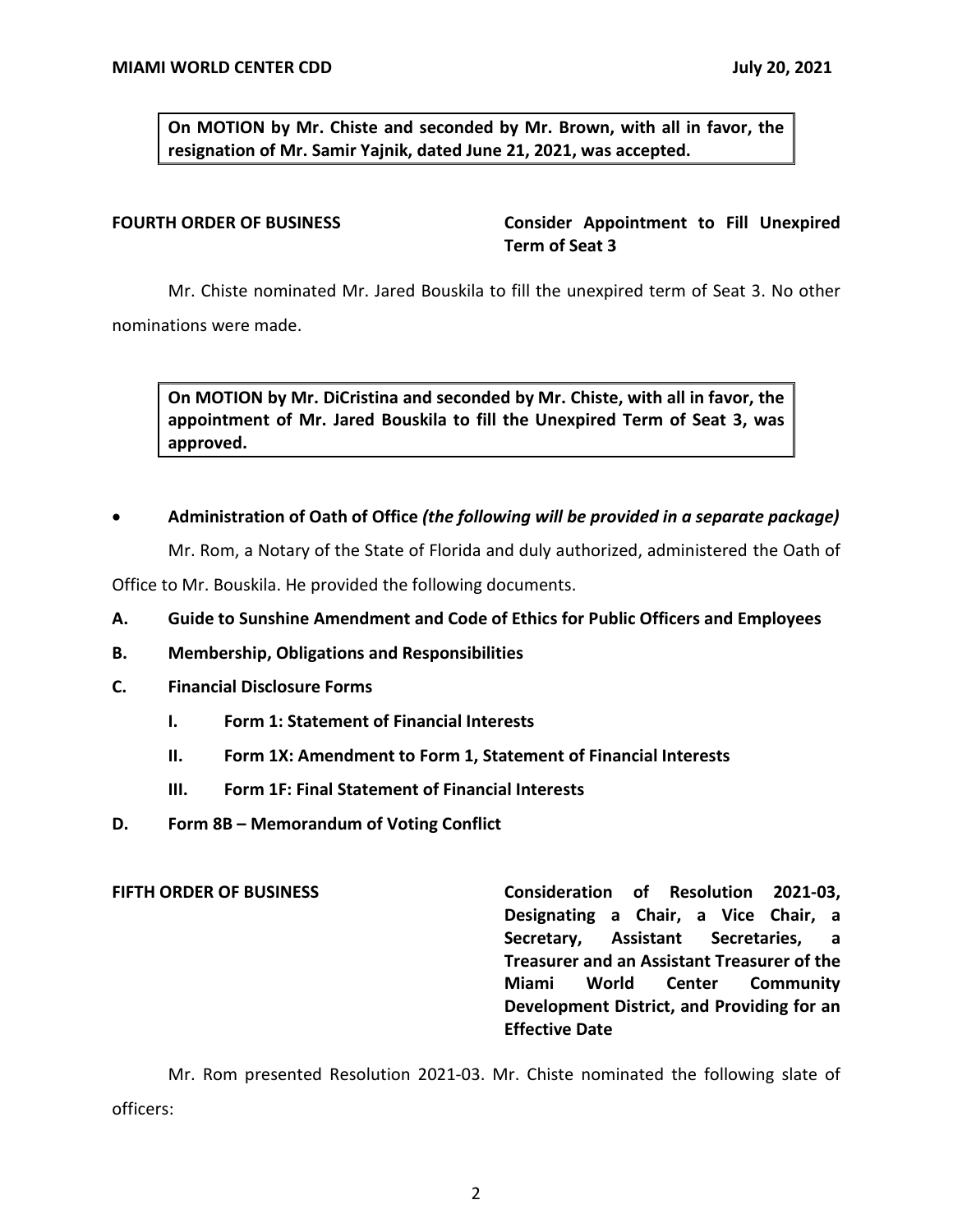| John Chiste       | Chair                      |
|-------------------|----------------------------|
| Cora DiFiore      | Vice Chair                 |
| Craig Wrathell    | Secretary                  |
| Peter Brown       | <b>Assistant Secretary</b> |
| Joseph DiCristina | <b>Assistant Secretary</b> |
| Jared Bouskila    | <b>Assistant Secretary</b> |
| Cindy Cerbone     | <b>Assistant Secretary</b> |
| Daniel Rom        | <b>Assistant Secretary</b> |
| Craig Wrathell    | <b>Treasurer</b>           |
| Jeff Pinder       | Assistant Treasurer        |

No other nominations were made.

 **On MOTION by Mr. Chiste and seconded by Mr. Brown, with all in favor, Resolution 2021-03, Designating a Chair, a Vice Chair, a Secretary, Assistant Secretaries, a Treasurer and an Assistant Treasurer of the Miami World Center Community Development District, as nominated, and Providing for an Effective Date, was adopted.** 

**SIXTH ORDER OF BUSINESS Ratification of Agreements/Proposal/ Permit Applications** 

Mr. Rom presented the following for ratification, which were previously executed by the

Chair:

- **A. Agreements** 
	- **I. U.S. Lawns Miami Hurricane Relief & Emergency Clean-Up Agreement**
	- **II. Services Agreement – Nouveau Restoration Group, Inc.**
- **B. Ram-Tech Construction Proposal #1, F3 Structure Restoration – Corner of NE 8th Street and 2nd Avenue**
- **C. Permit Applications** 
	- **I. Area 1.7 Permit PW21000165RW – UCC Group Inc.**
	- **II. Area 1.9 Permit PW21000184RW – UCC Group Inc.**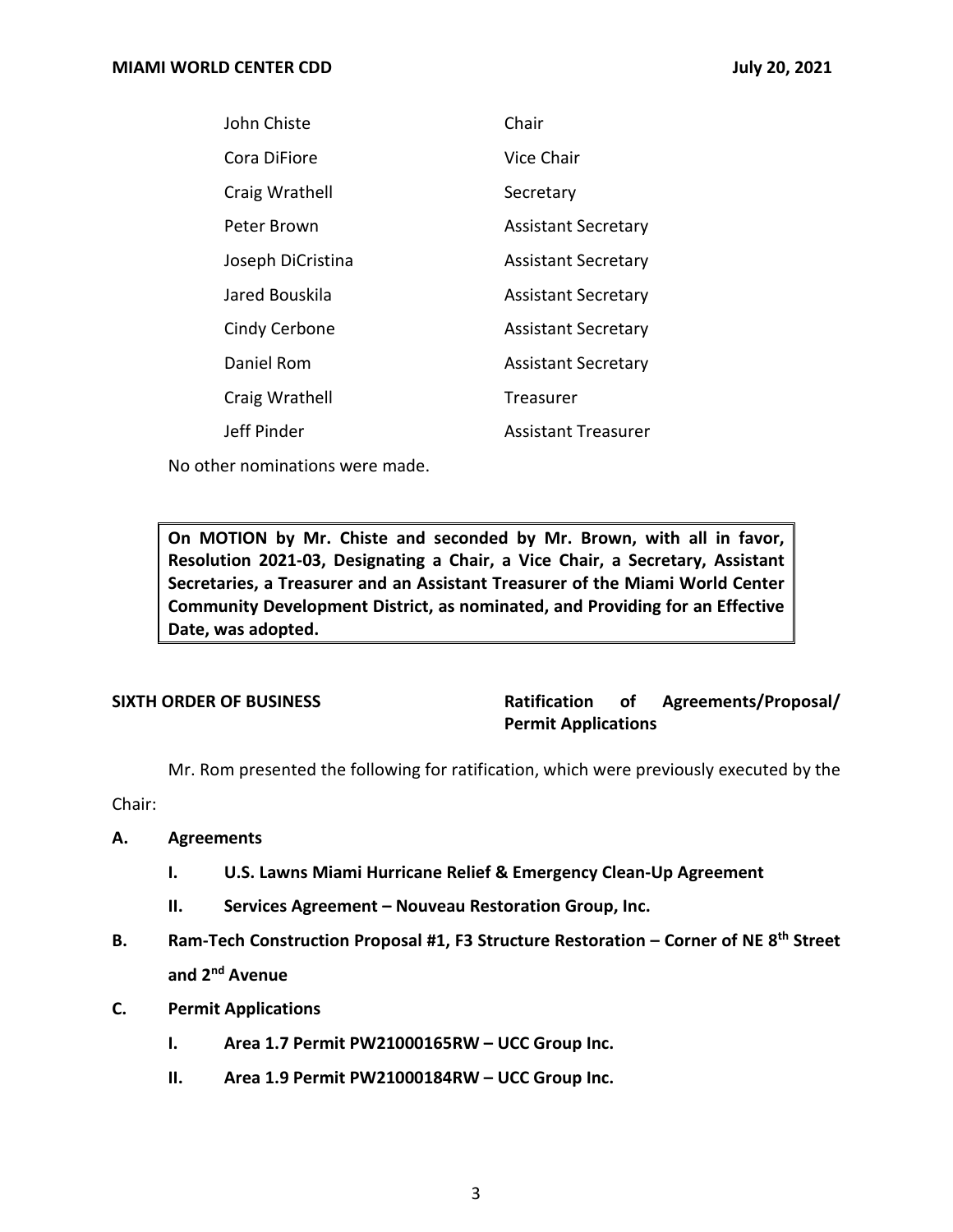**On MOTION by Mr. Chiste and seconded by Mr. DiCristina, with all in favor, the U.S. Lawns Miami Hurricane Relief & Emergency Clean-Up Agreement, the Services Agreement between Miami World Center CDD and Nouveau Restoration Group, Inc., the Ram-Tech Construction Proposal #1 for F3 Structure Restoration, in the amount of \$[7,058.43](https://7,058.43), and the City of Miami Permit Applications PW21000165RW and PW21000184RW, were ratified.** 

 **SEVENTH ORDER OF BUSINESS Consideration of U.S. Lawns of Miami North Estimates** 

 [\\$18,557.50,](https://18,557.50) which was within budget: Ms. Diamond presented the following estimates for necessary repairs, totaling

- **I. #1019**
- **II. #1020**
- **III. #1021**
- **IV. #1022**
- **V. #1023**
- **VI. #1024**
- **VII. #1027**
- **VIII. #1030**

 **On MOTION by Mr. Chiste and seconded by Mr. Brown, with all in favor, the U.S. Lawns of Miami North Estimates #1019, #1020, #1021, #1022, #1023, #1024, #1027 and #1030, were approved.** 

# **EIGHTH ORDER OF BUSINESS Presentation of Audited Financial Report for the Fiscal Year Ended September 30, 2020 Prepared by Grau & Associates**

 Mr. Rom presented the Audited Financial Report for the Fiscal Year Ended September 30, 2020 and noted the pertinent information. There were no findings, recommendations, deficiencies on internal control or instances of non-compliance; it was a clean audit.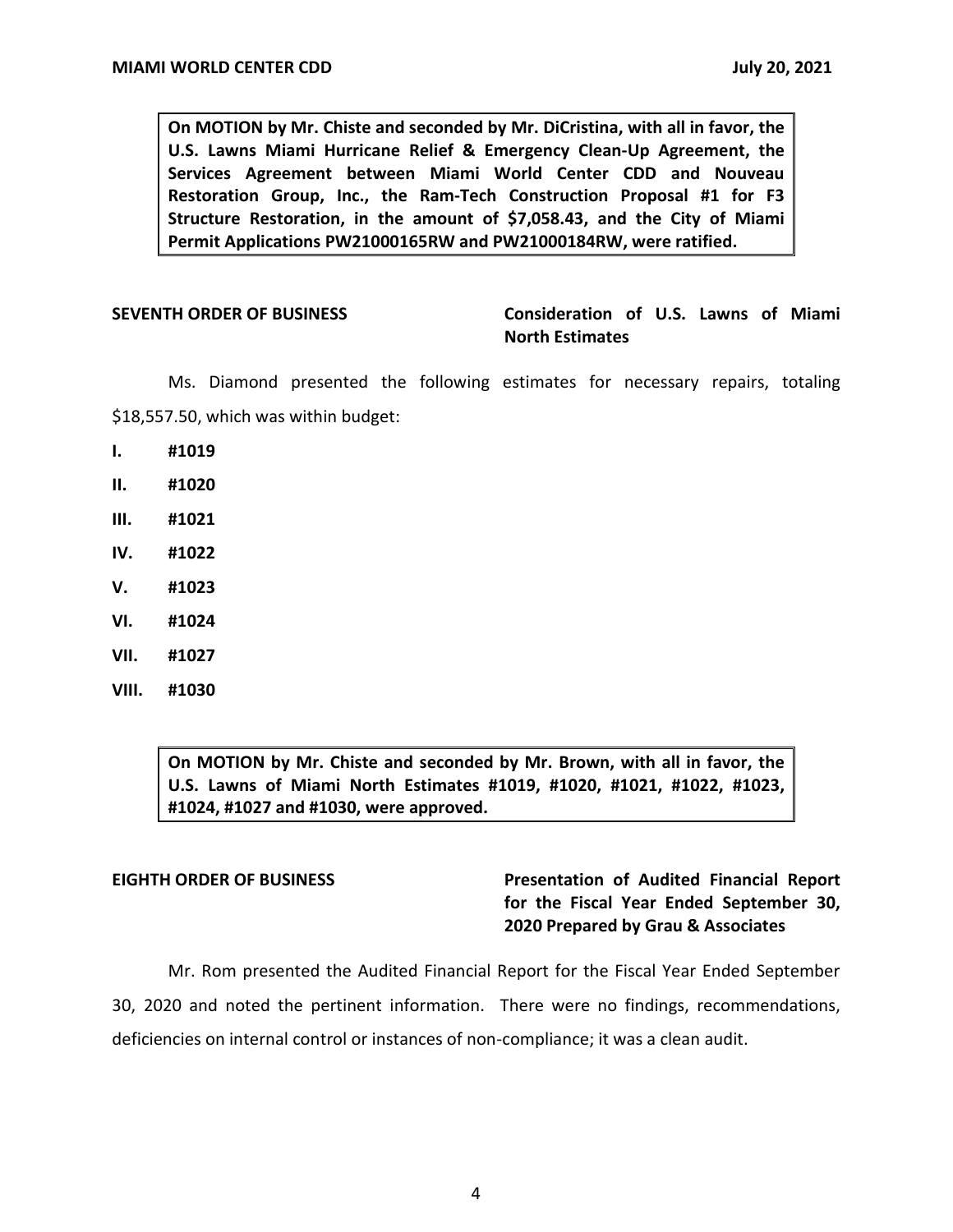**NINTH ORDER OF BUSINESS Consideration of Resolution 2021-04, Accepting the Audited Financial Report for the Fiscal Year Ended September 30, 2020** 

Mr. Rom presented Resolution 2021-04.

 **On MOTION by Mr. Chiste and seconded by Mr. Bouskila, with all in favor, Resolution 2021-04, Accepting the Audited Financial Report for the Fiscal Year Ended September 30, 2020, was adopted.** 

**TENTH ORDER OF BUSINESS Public Hearing on Adoption of Fiscal Year 2021/2022 Budget** 

### **A. Proof/Affidavit of Publication**

The proof of publication was included for informational purposes.

**B. Consideration of Resolution 2021-05, Relating to the Annual Appropriations and Adopting the Budget for the Fiscal Year Beginning October 1, 2021, and Ending September 30, 2022; Authorizing Budget Amendments; and Providing an Effective Date** 

Mr. Rom reviewed the proposed Fiscal Year 2022 budget, which was unchanged from the draft presented at the previous meeting. Staff responded to questions about assessments, Equivalent Residential Units (ERUs) and the deadline date for the Truth-in-Millage (TRIM) notice. Mr. Rom would have Mr. Szymonowicz confirm the permit ERUs with Mr. Bouskila.

 **On MOTION by Mr. Bouskila and seconded by Mr. Brown, with all in favor, the Public Hearing was opened.** 

No members of the public spoke.

 **On MOTION by Mr. Brown and seconded by Mr. Bouskila, with all in favor, the Public Hearing was closed.**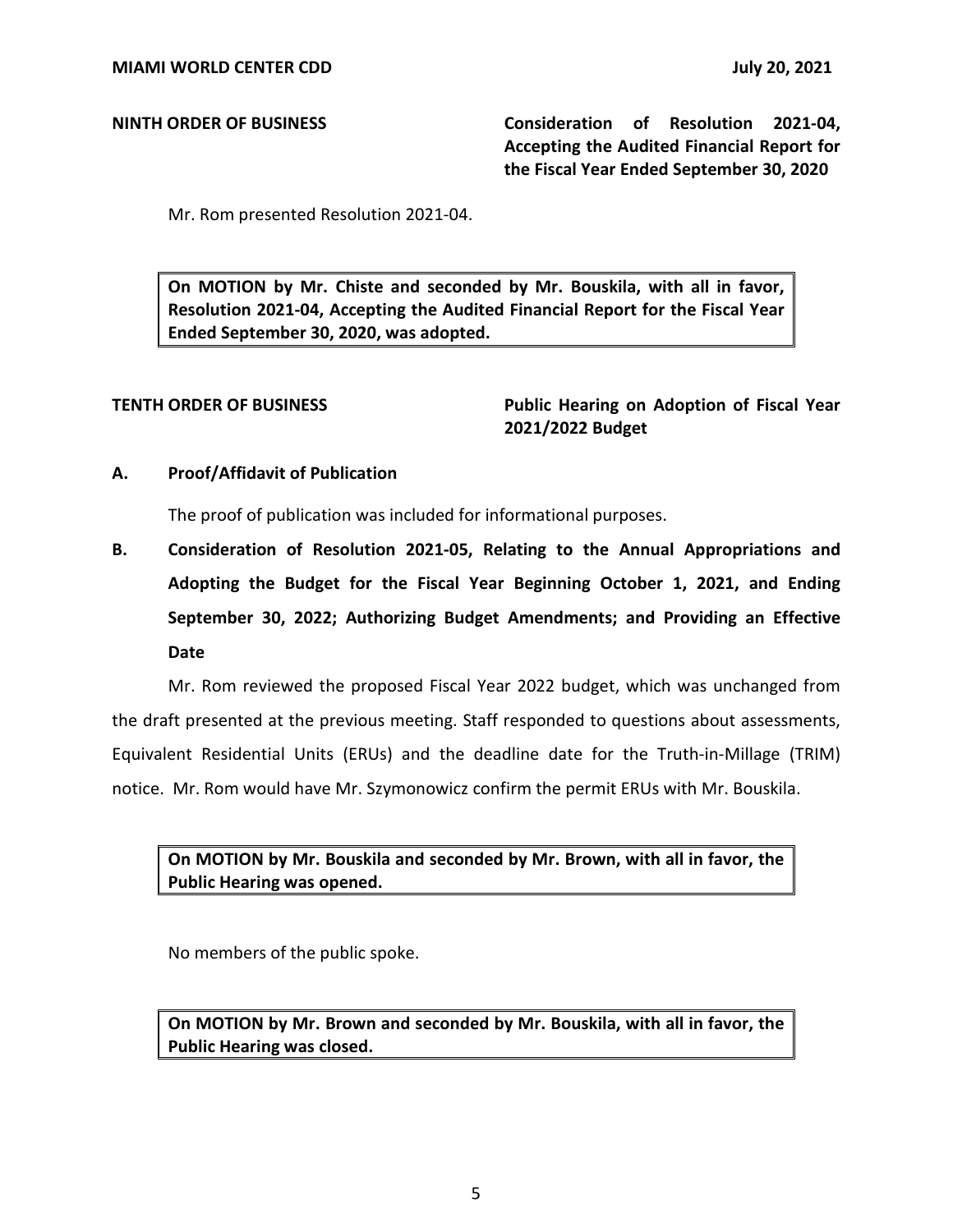Mr. Rom presented Resolution 2021-05 and read the title.

 **On MOTION by Mr. Bouskila and seconded by Mr. Chiste, with all in favor, Resolution 2021-05, Relating to the Annual Appropriations and Adopting the Budget for the Fiscal Year Beginning October 1, 2021, and Ending September 30, 2022; Authorizing Budget Amendments; and Providing an Effective Date, was adopted.** 

**ELEVENTH ORDER OF BUSINESS Consideration of Resolution 2021-06, Designating a Date, Time, and Location for the Landowners' Meeting of the District, and Providing for an Effective Date** 

Mr. Rom presented Resolution 2021-06.

 **On MOTION by Mr. Bouskila and seconded by Mr. Chiste, with all in favor, Resolution 2021-06, Designating a Date, Time, and Location of November 16, 2021 at 11:00 a.m., at the Caoba Sales Center, 698 NE 1st Avenue, G188, Miami, Florida 33132 for the Landowners' Meeting of the District, and Providing for an Effective Date, was adopted.** 

**TWELFTH ORDER OF BUSINESS Consideration of Resolution 2021-07, Designating Dates, Times and Locations for Regular Meetings of the Board of Supervisors of the District for Fiscal Year 2021/2022 and Providing for an Effective Date** 

Mr. Rom presented Resolution 2021-07. Meetings would be held on the third Tuesday of the month at 11:00 a.m. The following meeting location would be inserted into the Fiscal Year 2022 Meeting Schedule:

LOCATION: Insert: "Caoba Sales Center, 698 NE 1<sup>st</sup> Avenue, G188, Miami, Florida 33132"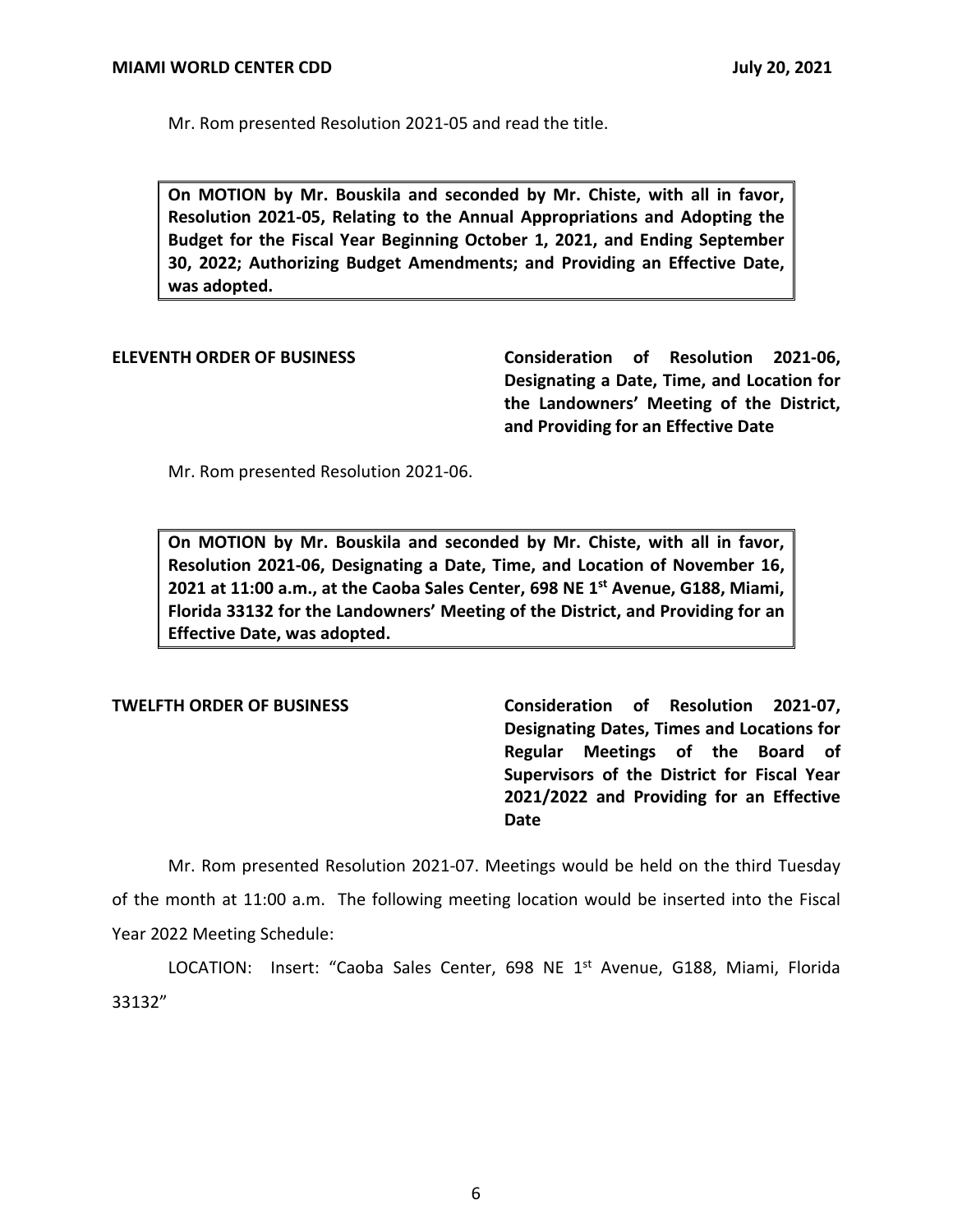**On MOTION by Mr. Chiste and seconded by Mr. Bouskila, with all in favor, Resolution 2021-07, Designating Dates, Times and Locations for Regular Meetings of the Board of Supervisors of the District for Fiscal Year 2021/2022 and Providing for an Effective Date, was adopted.** 

**THIRTEENTH ORDER OF BUSINESS Consideration of Resolution 2021-08, Directing the District Manager to Register the District With and Use the E-Verify System Pursuant to the Requirements of Section 448.095, Florida Statutes; Authorizing Execution of the E-Verify Memorandum of Understanding for Employers Between the District and the Department of Homeland Security (DHS); Providing for Severability; and Providing for an Effective Date** 

 Mr. Rom presented Resolution 2021-08 and read the title. He stated Management previously arranged for use of the E-Verify system.

 **On MOTION by Mr. Chiste and seconded by Mr. DiCristina, with all in favor, Resolution 2021-08, Directing the District Manager to Register the District With and Use the E-Verify System Pursuant to the Requirements of Section 448.095, Florida Statutes; Authorizing Execution of the E-Verify Memorandum of Understanding for Employers Between the District and the Department of Homeland Security (DHS); Providing for Severability; and Providing for an Effective Date, was adopted.** 

### **FOURTEENTH ORDER OF BUSINESS Consideration of Resolution 2021-09,**

**Extending the Term Set Forth in Resolution No. 2017-16 Acknowledging That Certain Proceeds of the Miami World Center Community Development District Special Assessment Bonds, Series 2016 Shall be Allocated Towards and Reserved for a Portion of the Costs of Constructing the Freedom Tower Metro Mover Station, as Described in the Engineer's Report; and Providing for an Effective Date** 

7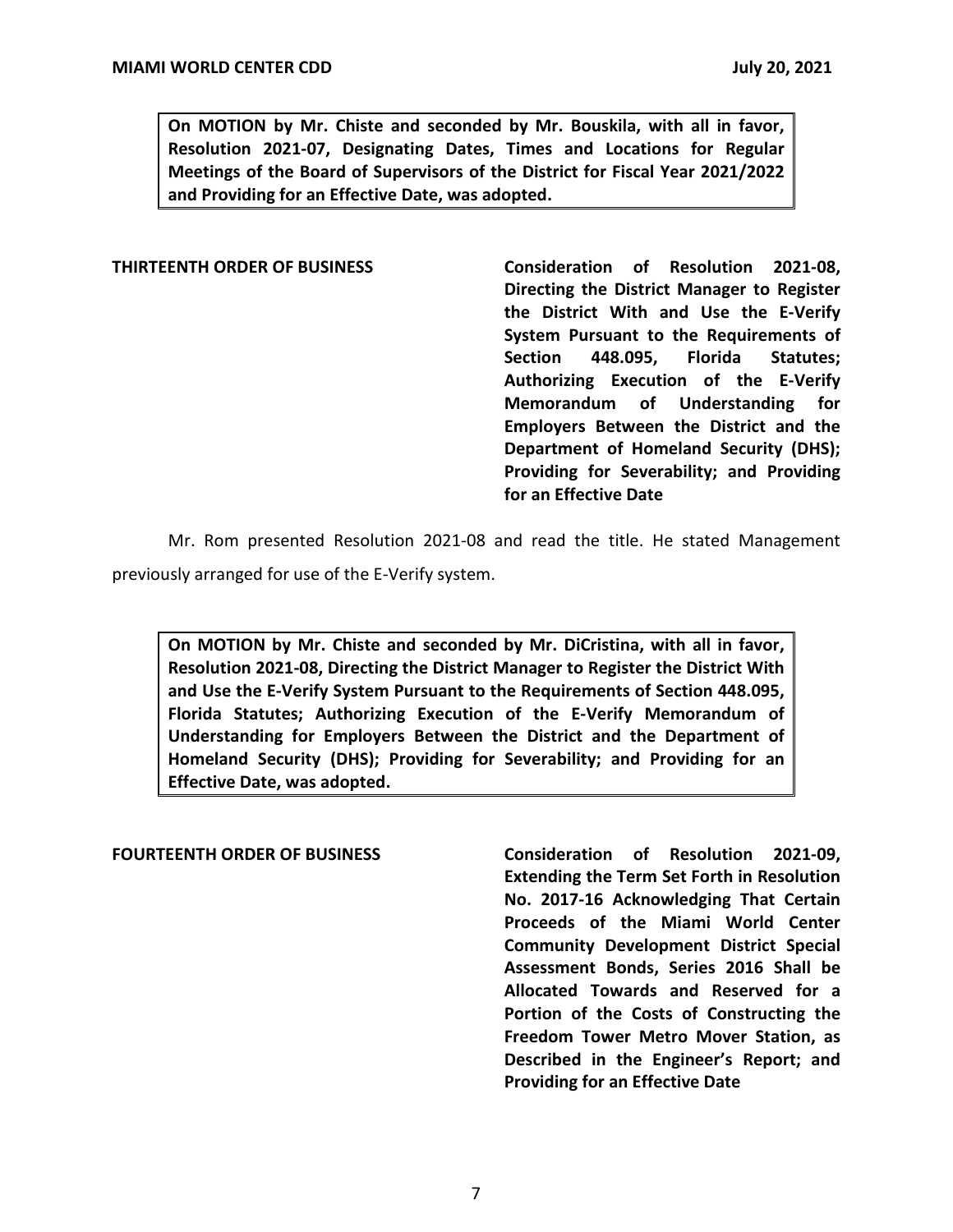Ms. Wald stated a verification from the District Engineer was pending. This item was deferred to the next meeting.

**FIFTEENTH ORDER OF BUSINESS Acceptance** of Unaudited Financial  **Statements as of May 31, 2021** 

Mr. Rom presented the Unaudited Financial Statements as of May 31, 2021.

 **On MOTION by Mr. Chiste and seconded by Mr. Bouskila, with all in favor, the Unaudited Financial Statements as of May 31, 2021, were accepted.** 

SIXTEENTH ORDER OF BUSINESS **Approval of April 20, 2020 Regular Meeting Minutes** 

Mr. Rom presented the April 20, 2020 Regular Meeting Minutes.

 **On MOTION by Mr. Chiste and seconded by Mr. DiCristina, with all in favor, the April 20, 2020 Regular Meeting Minutes, as presented, were approved.** 

# **SEVENTEENTH ORDER OF BUSINESS Staff Reports**

 **A. District Counsel:** *Billing, Cochran, Lyles, Mauro & Ramsey, P.A.* 

There was no report.

 **B. District Engineer:** *Kimley-Horn and Associates, Inc.* 

There was no report.

 **C. Operations Manager:** *Jones Lang Lasalle Americas, Inc.* 

There was nothing further to report.

 **D. District Manager:** *Wrathell, Hunt and Associates, LLC* 

# **I. 260 Registered Voters in District as of April 15, 2021**

There were 260 registered voters residing within the District as of April 15, 2021.

**II. Discussion: Alternate Meeting Locations**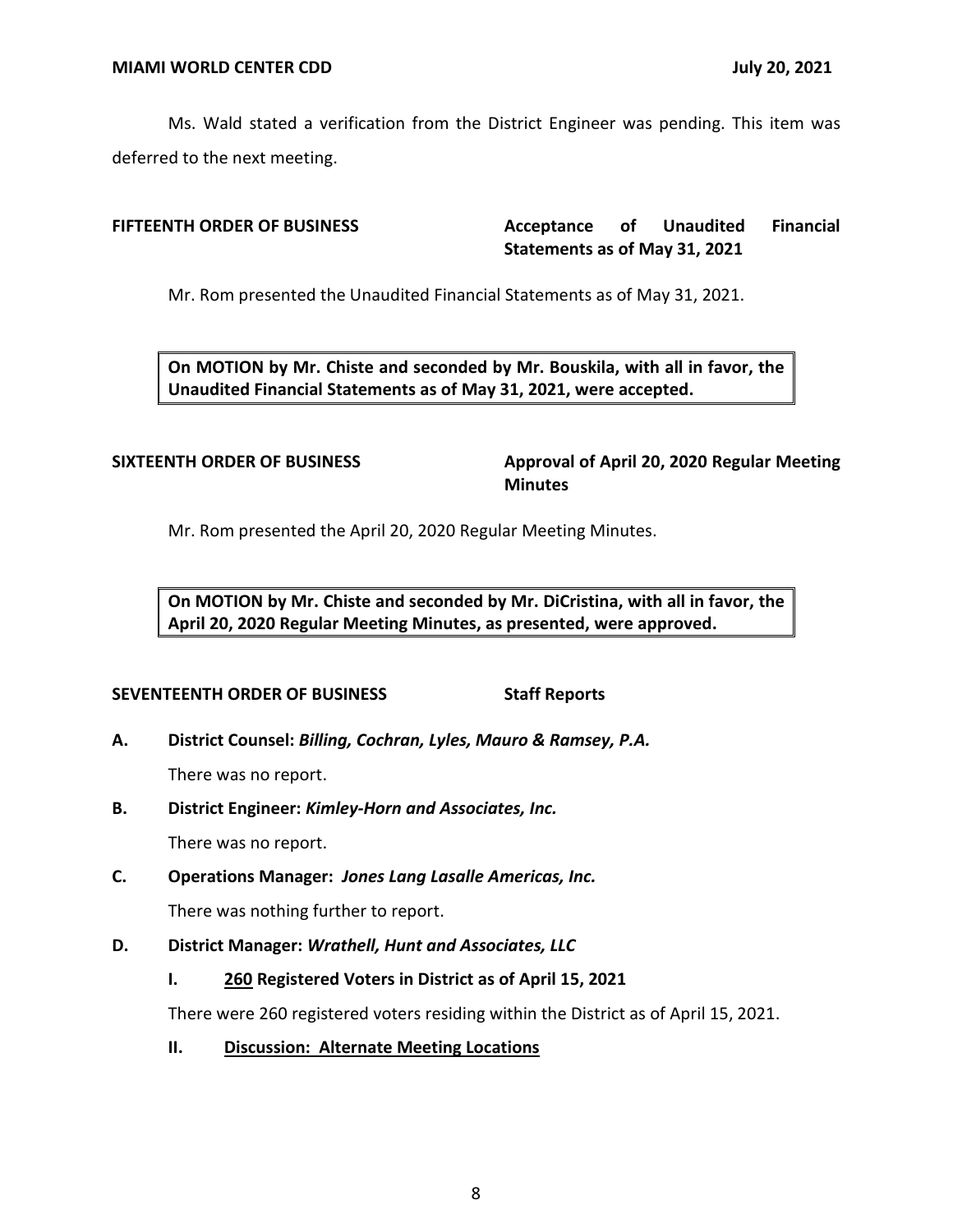Meetings would be held at the Caoba Sales Center, 698 NE 1<sup>st</sup> Avenue, G188, Miami, Florida 33132, going forward.

# • **NEXT MEETING DATE: August 17, 2021 at 11:00 A.M.**

### o **QUORUM CHECK**

The next meeting will be held on September 14, 2021, rather than on August 17, 2021.

### **EIGHTEENTH ORDER OF BUSINESS Public Comments**

There were no public comments.

# **NINETEENTH ORDER OF BUSINESS Adjournment**

There being nothing further to discuss, the meeting adjourned.

 **On MOTION by Mr. Bouskila and seconded by Mr. Brown, with all in favor, the meeting adjourned at 11:35 a.m.** 

[SIGNATURES APPEAR ON THE FOLLOWING PAGE]